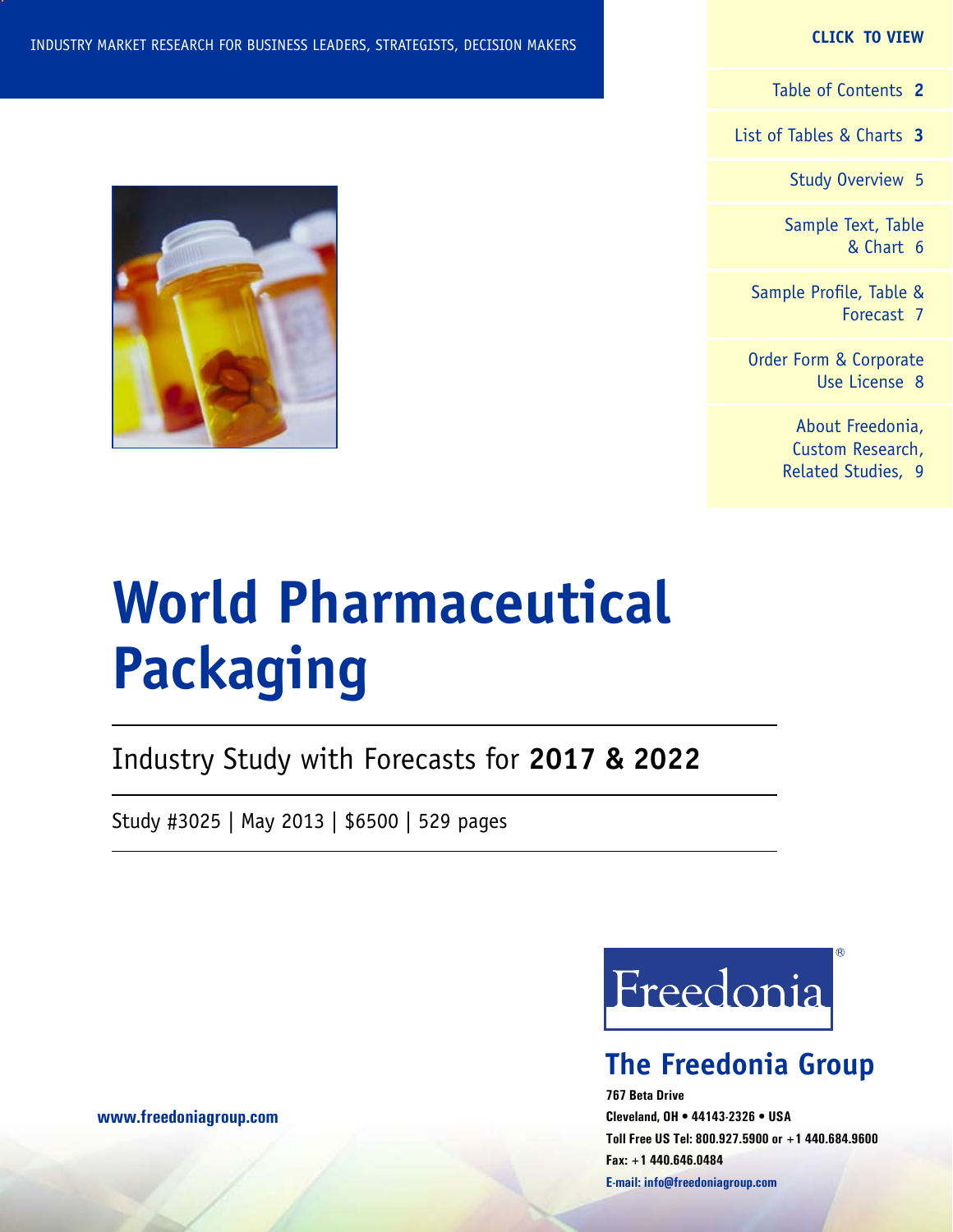#### <span id="page-1-0"></span>Study #3025 May 2013 \$6500 529 Pages

## **World Pharmaceutical Packaging**

Industry Study with Forecasts for *2017 & 2022*

## **Table of Contents** Executive Summary

### Market EnvironmenT

| Population 65 Years & Older13           |  |
|-----------------------------------------|--|
| World Health Expenditures15             |  |
| World Pharmaceutical Market Overview 18 |  |
| Product Demand Patterns19               |  |
|                                         |  |
|                                         |  |
|                                         |  |

### **OVERVIEW**

| Pharmaceutical Packaging Demand by Region 30 |
|----------------------------------------------|
| Pharmaceutical Packaging Demand              |
|                                              |
| Primary Pharmaceutical Containers 38         |
|                                              |
|                                              |
| Plastic Pharmaceutical Bottles42             |
|                                              |
|                                              |
| Ovals, Squares, & Rounds46                   |
| Dispensing Bottles 47                        |
|                                              |
|                                              |
|                                              |
| Pharmaceutical Blister Packaging50           |
|                                              |
|                                              |
| Compartment Blister Packs54                  |
|                                              |
| Other Blister Packs 55                       |
| Demand by Component 55                       |
|                                              |
|                                              |
| Secondary Containers59                       |
| Packaging Accessories59                      |
|                                              |
|                                              |
|                                              |
|                                              |
|                                              |
|                                              |
|                                              |
|                                              |
|                                              |
|                                              |
|                                              |
|                                              |

| Metered Dose Inhalers (MDIs) 80              |
|----------------------------------------------|
| Dry Powder Inhalers (DPIs) 84                |
|                                              |
|                                              |
|                                              |
|                                              |
|                                              |
|                                              |
|                                              |
|                                              |
|                                              |
| Collapsible Metal Tubes 95                   |
|                                              |
|                                              |
|                                              |
|                                              |
| Semi-Rigid Plastic Containers 98             |
|                                              |
| Glass IV Containers 102                      |
| Glass Pharmaceutical Bottles & Jars  102     |
| Demand by Region  103                        |
|                                              |
|                                              |
| Other Primary Pharmaceutical Containers  105 |
| Demand by Region  106                        |
|                                              |
|                                              |
| Paperboard Boxes 109                         |
| All Other Primary Containers  109            |
| Pharmaceutical Closures  111                 |
|                                              |
|                                              |
|                                              |
| Child Resistant Closures  116                |
| Standard Plastic Closures 118                |
| Specialty Plastic Closures 120               |
|                                              |
| Elastomer & Rubber Stoppers  123             |
|                                              |
| Foil, Paper, & Laminated Closures  126       |
|                                              |
|                                              |
|                                              |
|                                              |
| Track & Trace Labels  130                    |
| Authentication Labels  131                   |
|                                              |
|                                              |
|                                              |
| Secondary Pharmaceutical Containers 134      |
|                                              |
|                                              |
| Outer Paperboard Boxes  136                  |
|                                              |
| Corrugated Shipping Containers  139          |
| Other Secondary Containers 140               |
|                                              |

| Other Prescription Containers 147          |  |
|--------------------------------------------|--|
|                                            |  |
| Pharmaceutical Packaging Accessories 148   |  |
|                                            |  |
|                                            |  |
|                                            |  |
|                                            |  |
| Security Components 151                    |  |
| Inner & Outer Seals 152                    |  |
|                                            |  |
|                                            |  |
| World Production & Trade  154              |  |
| Pharmaceutical Packaging Raw Materials 156 |  |
|                                            |  |
| High Density Polyethylene (HDPE)  158      |  |
| Polyethylene Terephthalate (PET)  159      |  |
|                                            |  |
| Low Density Polyethylene (LDPE) 160        |  |
| Polyvinyl Chloride (PVC) 160               |  |
|                                            |  |
| Other Plastic Resins  161                  |  |
|                                            |  |
|                                            |  |
|                                            |  |
|                                            |  |

Freedonia

### NORTH AMERICA

| Pharmaceutical Packaging Demand 169 |  |
|-------------------------------------|--|
|                                     |  |
|                                     |  |
|                                     |  |

### WESTERN EUROPE

| Pharmaceutical Packaging Demand 201 |  |
|-------------------------------------|--|
|                                     |  |
|                                     |  |
|                                     |  |
|                                     |  |
|                                     |  |
|                                     |  |
|                                     |  |
|                                     |  |

### ASIA/PACIFIC

| Pharmaceutical Packaging Demand 287 |  |
|-------------------------------------|--|

(continued on following page)

## **Page 2 [Order now, click here!](#page-7-0)**

### [Click here to purchase online](http://www.freedoniagroup.com/DocumentDetails.aspx?Referrerid=FM-Bro&StudyID=3025)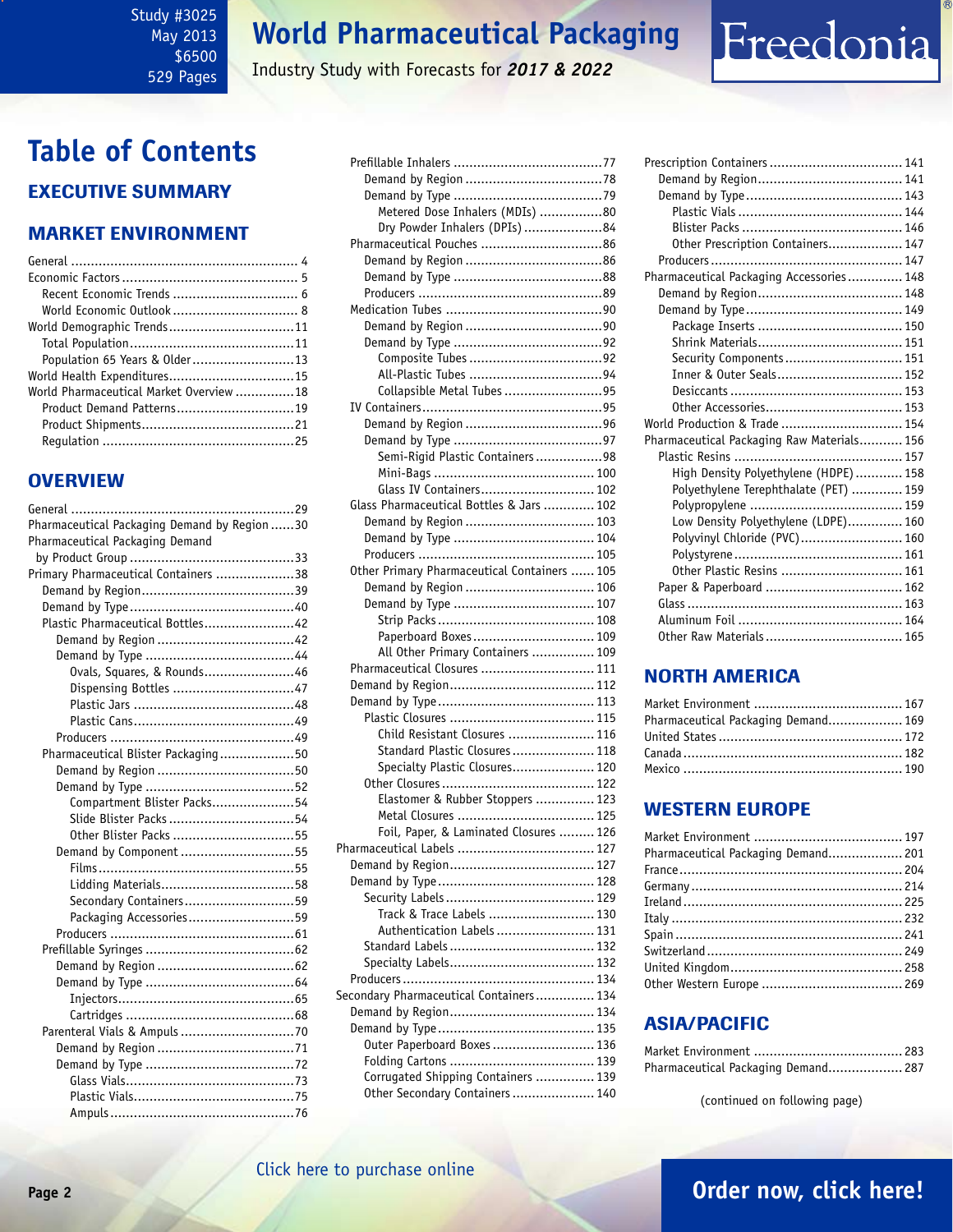<span id="page-2-0"></span>Study #3025 May 2013 \$6500 529 Pages

## **World Pharmaceutical Packaging**

Industry Study with Forecasts for *2017 & 2022*

# Freedonia

## **Table of Contents**

(continued from previous page)

## OTHER REGIONS

| Central & South America  341        |
|-------------------------------------|
|                                     |
| Pharmaceutical Packaging Demand 345 |
|                                     |
| Other Central & South America  355  |
|                                     |
|                                     |
|                                     |
|                                     |
|                                     |
| Demand by Country 374               |
|                                     |
|                                     |
| Pharmaceutical Packaging Demand 386 |
|                                     |
|                                     |
|                                     |

### INDUSTRY STRUCTURE

| Licensing & Related Agreements 422 |  |
|------------------------------------|--|
| Product Development Activities 426 |  |
|                                    |  |
|                                    |  |

## Company Profiles

| Alexander (James) Corporation 433 |  |
|-----------------------------------|--|
|                                   |  |
| AmerisourceBergen Corporation 440 |  |
| AptarGroup Incorporated 442       |  |
| Becton, Dickinson and Company 446 |  |
| Catalent Pharma Solutions 448     |  |
|                                   |  |
|                                   |  |
|                                   |  |
| Constantia Flexibles Group 461    |  |
|                                   |  |
|                                   |  |
|                                   |  |
|                                   |  |
|                                   |  |
|                                   |  |
| Klöckner Pentaplast Group 479     |  |

| MeadWestvaco Corporation  486              |  |
|--------------------------------------------|--|
|                                            |  |
|                                            |  |
|                                            |  |
| Palladio Zannini Industrie                 |  |
| Grafiche Cartotecniche  494                |  |
|                                            |  |
|                                            |  |
|                                            |  |
|                                            |  |
|                                            |  |
|                                            |  |
|                                            |  |
|                                            |  |
|                                            |  |
|                                            |  |
| Vetter Pharma International  518           |  |
| West Pharmaceutical Services 520           |  |
|                                            |  |
| Other Companies Mentioned in the Study 526 |  |
|                                            |  |

## **List of Tables**

### Executive Summary

|--|--|--|--|--|

### Market EnvironmenT

| 1 World Macroeconomic Indicators  5          |
|----------------------------------------------|
| 2 World Gross Domestic Product11             |
|                                              |
| 4 World Population 65 Years & Older15        |
| 5 World Health Expenditures 18               |
| 6 World Pharmaceutical Demand                |
| by Therapeutic Class 21                      |
| 7 World Pharmaceutical Shipments by Region24 |
|                                              |

### **OVERVIEW**

| 1 World Pharmaceutical Packaging         |
|------------------------------------------|
| Demand by Region32                       |
| 2 World Pharmaceutical Packaging         |
| Demand by Product Group37                |
| 3 World Primary Pharmaceutical Container |
|                                          |
| 4 World Primary Pharmaceutical Container |
|                                          |
| 5 World Plastic Pharmaceutical           |
| Bottle Demand by Region 44               |
| 6 World Plastic Pharmaceutical           |
| Bottle Demand by Type 45                 |
| 7 World Pharmaceutical Blister Packaging |
|                                          |

|    | 8 World Pharmaceutical Blister Packaging       |
|----|------------------------------------------------|
|    | Demand by Type & Component 53                  |
| 9  | World Prefillable Syringe Demand by Region.64  |
| 10 | World Prefillable Syringe Demand by Type  65   |
| 11 | World Parenteral Vial & Ampul                  |
|    |                                                |
| 12 | World Parenteral Vial & Ampul                  |
|    |                                                |
| 13 | World Prefillable Inhaler Demand by Region .79 |
| 14 | World Prefillable Inhaler Demand by Type 80    |
| 15 | World Pharmaceutical Pouch                     |
|    |                                                |
| 16 | World Pharmaceutical Pouch                     |
|    |                                                |
| 17 | World Medication Tube Demand by Region  91     |
| 18 | World Medication Tube Demand by Type92         |
| 19 | World IV Container Demand by Region97          |
| 20 | World IV Container Demand by Type98            |
| 21 | World Glass Pharmaceutical Bottle              |
|    | & Jar Demand by Region  103                    |
| 22 | World Glass Pharmaceutical Bottle              |
|    | & Jar Demand by Type 105                       |
| 23 | World Other Primary Pharmaceutical             |
|    | Container Demand by Region 106                 |
|    | 24 World Other Primary Pharmaceutical          |
|    | Container Demand by Type 107                   |
| 25 | World Pharmaceutical Closure                   |
|    | Demand by Region 113                           |
| 26 | World Pharmaceutical Closure                   |
|    | Demand by Type 115                             |
|    | 27 World Plastic Pharmaceutical                |
|    | Closure Demand by Type  116                    |
|    | 28 World Other Pharmaceutical                  |
|    | Closure Demand by Type  123                    |
| 29 | World Pharmaceutical Label                     |
|    | Demand by Region 128                           |
| 30 | World Pharmaceutical Label                     |
|    | Demand by Type 129                             |
| 31 | World Secondary Pharmaceutical                 |
|    | Container Demand by Region 135                 |
|    | 32 World Secondary Pharmaceutical              |
|    | Container Demand by Type 136                   |
|    | 33 World Prescription Container                |
|    | Demand by Region 143                           |
|    | 34 World Prescription Container                |
|    | Demand by Type 144                             |
| 35 | World Pharmaceutical Packaging                 |
|    | Accessory Demand by Region  149                |
| 36 | World Pharmaceutical Packaging                 |
|    | Accessory Demand by Type 150                   |
| 37 | World Pharmaceutical Packaging                 |
|    | Raw Material Demand by Type  157               |
|    | 38 World Plastic Pharmaceutical Packaging      |
|    | Resin Demand by Type  158                      |

(continued on following page)

### [Click here to purchase online](http://www.freedoniagroup.com/DocumentDetails.aspx?Referrerid=FM-Bro&StudyID=3025)

## **Page 3 [Order now, click here!](#page-7-0)**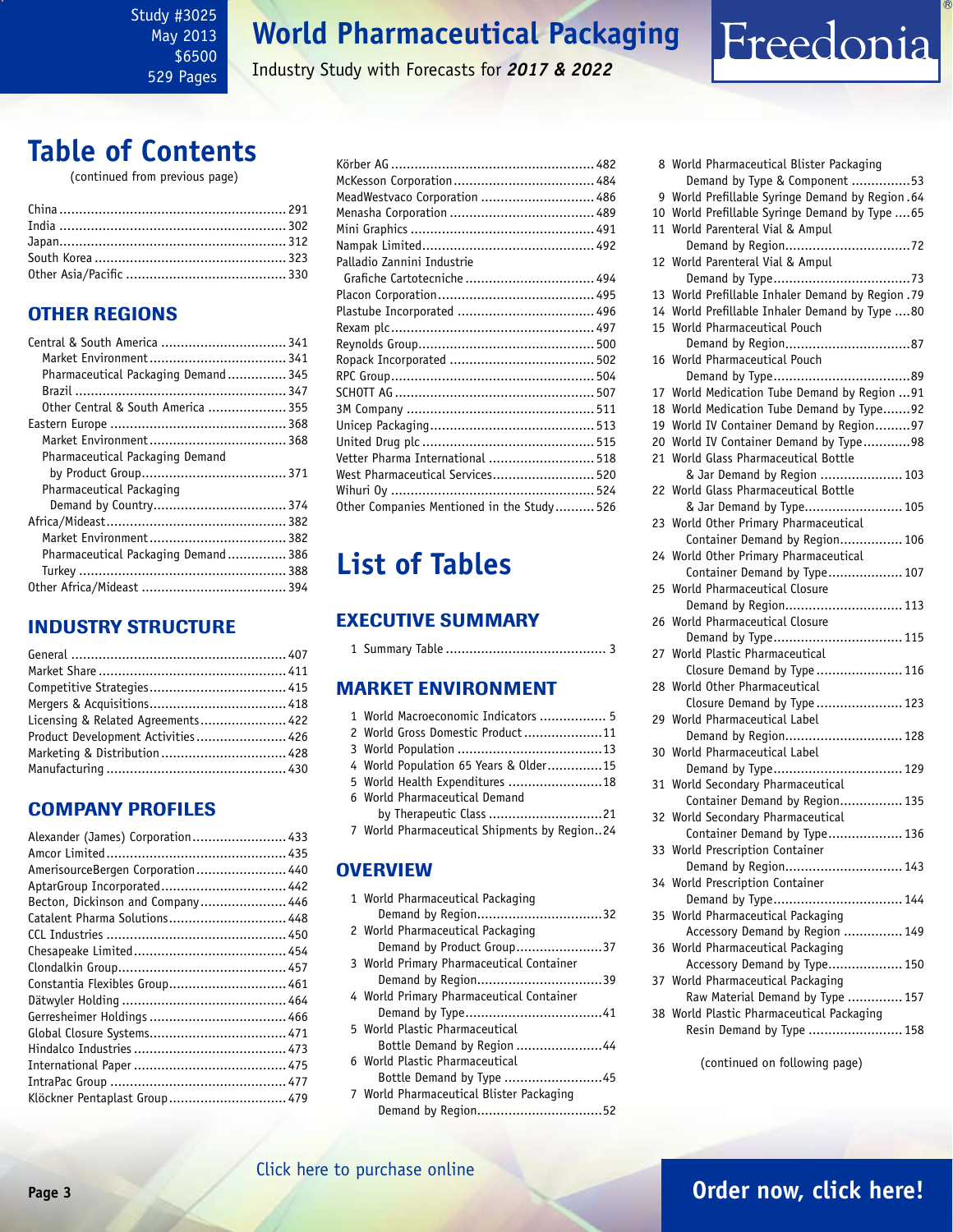Study #3025 May 2013 \$6500 529 Pages

## **World Pharmaceutical Packaging**

Industry Study with Forecasts for *2017 & 2022*

## **List of Tables**

(continued from previous page)

### NORTH AMERICA

|  | 1 North America: Pharmaceutical           |
|--|-------------------------------------------|
|  | Packaging Indicators  169                 |
|  | 2 North America: Pharmaceutical           |
|  | Packaging Demand by Type  171             |
|  | 3 United States: Pharmaceutical           |
|  | Packaging Indicators  176                 |
|  | 4 United States: Pharmaceutical Packaging |
|  | Demand by Type 179                        |
|  | 5 Canada: Pharmaceutical                  |
|  | Packaging Indicators  186                 |
|  | 6 Canada: Pharmaceutical Packaging        |
|  | Demand by Type 189                        |
|  | 7 Mexico: Pharmaceutical                  |
|  | Packaging Indicators  193                 |
|  | 8 Mexico: Pharmaceutical Packaging        |
|  | Demand by Type 195                        |
|  |                                           |

### WESTERN EUROPE

|   | 1 Western Europe: Pharmaceutical         |
|---|------------------------------------------|
|   | Packaging Indicators  201                |
|   | 2 Western Europe: Pharmaceutical         |
|   | Packaging Demand by Type  203            |
| 3 | France: Pharmaceutical                   |
|   | Packaging Indicators  209                |
|   | 4 France: Pharmaceutical Packaging       |
|   | Demand by Type 211                       |
|   | 5 Germany: Pharmaceutical                |
|   | Packaging Indicators  217                |
| 6 | Germany: Pharmaceutical                  |
|   | Packaging Demand by Type  221            |
| 7 | Ireland: Pharmaceutical                  |
|   | Packaging Indicators  229                |
|   | 8 Ireland: Pharmaceutical Packaging      |
|   | Demand by Type 231                       |
|   | 9 Italy: Pharmaceutical                  |
|   | Packaging Indicators  237                |
|   | 10 Italy: Pharmaceutical Packaging       |
|   | Demand by Type 239                       |
|   | 11 Spain: Pharmaceutical Packaging       |
|   |                                          |
|   | 12 Spain: Pharmaceutical Packaging       |
|   | Demand by Type 248                       |
|   | 13 Switzerland: Pharmaceutical           |
|   | Packaging Indicators  253                |
|   | 14 Switzerland: Pharmaceutical Packaging |
|   | Demand by Type 256                       |
|   | 15 United Kingdom: Pharmaceutical        |
|   | Packaging Indicators  264                |
|   | 16 United Kingdom: Pharmaceutical        |
|   | Packaging Demand by Type  266            |
|   | 17 Other Western Europe: Pharmaceutical  |
|   | Packaging Indicators  273                |

- 18 Other Western Europe: Pharmaceutical Packaging Demand by Type .................. 275 19 Other Western Europe: Pharmaceutical
- Packaging Demand by Country.............. 276

### ASIA/PACIFIC

| Packaging Indicators  287<br>2 Asia/Pacific: Pharmaceutical<br>Packaging Demand by Type  290<br>3 China: Pharmaceutical<br>Packaging Indicators  298<br>4 China: Pharmaceutical Packaging<br>5 India: Pharmaceutical<br>Packaging Indicators  307<br>6 India: Pharmaceutical Packaging<br>7 Japan: Pharmaceutical<br>Packaging Indicators  318<br>8 Japan: Pharmaceutical Packaging<br>9 South Korea: Pharmaceutical<br>Packaging Indicators  326<br>10 South Korea: Pharmaceutical<br>Packaging Demand by Type  328<br>11 Other Asia/Pacific: Pharmaceutical<br>Packaging Indicators  333<br>12 Other Asia/Pacific: Pharmaceutical<br>Packaging Demand by Type  335<br>13 Other Asia/Pacific: Pharmaceutical<br>Packaging Demand by Country 336 | 1 Asia/Pacific: Pharmaceutical |
|--------------------------------------------------------------------------------------------------------------------------------------------------------------------------------------------------------------------------------------------------------------------------------------------------------------------------------------------------------------------------------------------------------------------------------------------------------------------------------------------------------------------------------------------------------------------------------------------------------------------------------------------------------------------------------------------------------------------------------------------------|--------------------------------|
|                                                                                                                                                                                                                                                                                                                                                                                                                                                                                                                                                                                                                                                                                                                                                  |                                |
|                                                                                                                                                                                                                                                                                                                                                                                                                                                                                                                                                                                                                                                                                                                                                  |                                |
|                                                                                                                                                                                                                                                                                                                                                                                                                                                                                                                                                                                                                                                                                                                                                  |                                |
|                                                                                                                                                                                                                                                                                                                                                                                                                                                                                                                                                                                                                                                                                                                                                  |                                |
|                                                                                                                                                                                                                                                                                                                                                                                                                                                                                                                                                                                                                                                                                                                                                  |                                |
|                                                                                                                                                                                                                                                                                                                                                                                                                                                                                                                                                                                                                                                                                                                                                  |                                |
|                                                                                                                                                                                                                                                                                                                                                                                                                                                                                                                                                                                                                                                                                                                                                  |                                |
|                                                                                                                                                                                                                                                                                                                                                                                                                                                                                                                                                                                                                                                                                                                                                  |                                |
|                                                                                                                                                                                                                                                                                                                                                                                                                                                                                                                                                                                                                                                                                                                                                  |                                |
|                                                                                                                                                                                                                                                                                                                                                                                                                                                                                                                                                                                                                                                                                                                                                  |                                |
|                                                                                                                                                                                                                                                                                                                                                                                                                                                                                                                                                                                                                                                                                                                                                  |                                |
|                                                                                                                                                                                                                                                                                                                                                                                                                                                                                                                                                                                                                                                                                                                                                  |                                |
|                                                                                                                                                                                                                                                                                                                                                                                                                                                                                                                                                                                                                                                                                                                                                  |                                |
|                                                                                                                                                                                                                                                                                                                                                                                                                                                                                                                                                                                                                                                                                                                                                  |                                |
|                                                                                                                                                                                                                                                                                                                                                                                                                                                                                                                                                                                                                                                                                                                                                  |                                |
|                                                                                                                                                                                                                                                                                                                                                                                                                                                                                                                                                                                                                                                                                                                                                  |                                |
|                                                                                                                                                                                                                                                                                                                                                                                                                                                                                                                                                                                                                                                                                                                                                  |                                |
|                                                                                                                                                                                                                                                                                                                                                                                                                                                                                                                                                                                                                                                                                                                                                  |                                |
|                                                                                                                                                                                                                                                                                                                                                                                                                                                                                                                                                                                                                                                                                                                                                  |                                |
|                                                                                                                                                                                                                                                                                                                                                                                                                                                                                                                                                                                                                                                                                                                                                  |                                |
|                                                                                                                                                                                                                                                                                                                                                                                                                                                                                                                                                                                                                                                                                                                                                  |                                |
|                                                                                                                                                                                                                                                                                                                                                                                                                                                                                                                                                                                                                                                                                                                                                  |                                |
|                                                                                                                                                                                                                                                                                                                                                                                                                                                                                                                                                                                                                                                                                                                                                  |                                |
|                                                                                                                                                                                                                                                                                                                                                                                                                                                                                                                                                                                                                                                                                                                                                  |                                |
|                                                                                                                                                                                                                                                                                                                                                                                                                                                                                                                                                                                                                                                                                                                                                  |                                |

### OTHER REGIONS

| 1 Central & South America: Pharmaceutical |
|-------------------------------------------|
| Packaging Indicators  344                 |
| 2 Central & South America: Pharmaceutical |
| Packaging Demand by Type  346             |
| 3 Brazil: Pharmaceutical                  |
| Packaging Indicators  351                 |
| 4 Brazil: Pharmaceutical Packaging        |
|                                           |
| 5 Other Central & South America:          |
| Pharmaceutical Packaging Indicators 359   |
| 6 Other Central & South America:          |
| Pharmaceutical Packaging                  |
| Demand by Type 361                        |
| 7 Other Central & South America:          |
| Phamaceutical Packaging                   |
| Demand by Country  362                    |
| 8 Eastern Europe: Pharmaceutical          |
| Packaging Indicators  371                 |
| 9 Eastern Europe: Phamaceutical           |
| Packaging Demand by Type  373             |
| 10 Eastern Europe: Phamaceutical          |
| Packaging Demand by Country374            |
|                                           |

| Packaging Indicators  386       |
|---------------------------------|
|                                 |
| Packaging Demand by Type  387   |
|                                 |
| Packaging Indicators  391       |
|                                 |
| Demand by Type 393              |
|                                 |
| Packaging Indicators  397       |
|                                 |
| Packaging Demand by Type  399   |
|                                 |
| Packaging Demand by Country 400 |
|                                 |

Freedonia

### INDUSTRY STRUCTURE

- 1 World Pharmaceutical Packaging
- Sales by Company, 2012 ...................... 408
- 2 Selected Acquisitions & Divestitures ......... 419
- 3 Selected Cooperative Agreements ............. 424

## **List of Charts**

### MARKET ENVIRONMENT

1 World Pharmaceutical Shipments by Region, 2012...................................25

### **OVERVIEW**

| 1 World Pharmaceutical Packaging         |  |
|------------------------------------------|--|
| Demand by Region, 201233                 |  |
| 2 World Pharmaceutical Packaging         |  |
| Demand by Product Group, 201238          |  |
| 3 World Primary Pharmaceutical Container |  |
| Demand by Type, 2012 42                  |  |
|                                          |  |

### INDUSTRY STRUCTURE

1 World Pharmaceutical Packaging Industry Market Share by Segment, 2012............ 412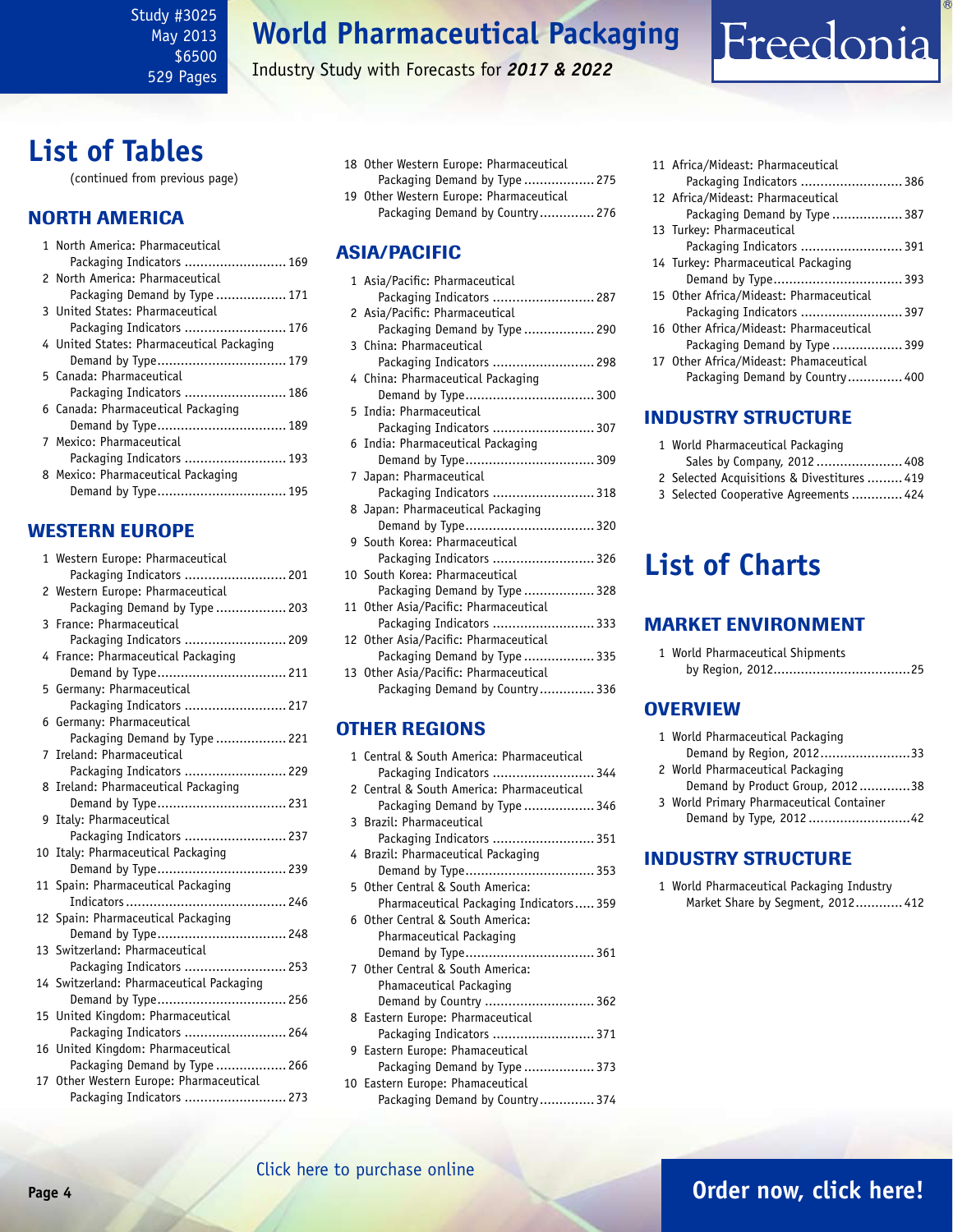## **World Pharmaceutical Packaging**

<span id="page-4-0"></span>Study #3025 May 2013 \$6500 529 Pages

Industry Study with Forecasts for *2017 & 2022*

*Because of advanced and diverse drug producing industries, almost 65 percent of global demand will exist in the developed economies of Canada, Japan, the US, and Western Europe.* 

## **World demand to rise 6.4% annually through 2017**

World demand for pharmaceutical packaging products will increase 6.4 percent annually to \$90 billion in 2017. Because of advanced and diverse drug producing industries, almost 65 percent of global demand will exist in the developed economies of Canada, Japan, the US, and Western Europe. India and China will form the fastest growing markets due to rapidly expanding pharmaceutical manufacturing capabilities and the adoption of more stringent regulations aimed at improving the quality and integrity of domestically produced medicines. Turkey, Mexico, and Brazil are among other developing countries that are expected to expand and diversify drug producing industries and register above average gains in pharmaceutical packaging product demand.

## **US to remain largest national market**

Over the long term, the US will continue to form the largest national pharmaceutical packaging product market as its advanced drug producing sector commercializes new sophisticated therapies with specialized packaging needs. Demand in Western Europe will remain comparatively high and expand steadily due to the impact of new product introductions and upgraded government standards covering unit dose, high barrier, and anti-counterfeit packaging of **World Pharmaceutical Packaging Demand** (\$90 billion, 2017) Western Europe North America Asia/Pacific

many types of medicines. Based on broad contingents of proprietary and generic drug producers, Canada and Japan will continue to be large, diverse consumers of pharmaceutical packaging products. However, both countries will see below average growth in demand as drug makers pursue greater packaging efficiencies to offset medication pricing pressures.

## **Prefillable syringes, parenteral vials to lead gains among primary containers**

Global demand for primary pharmaceutical containers will expand 6.6 percent annually to more than \$57 billion in 2017. Prefillable syringes and parenteral

vials will lead growth as new injectable therapies developed through biotechnology and related methods are introduced into the marketplace. Based on uses in the bulk and prescription dose packaging of oral ethical drugs and the large quantity packaging of solid dose oral over-the-counter medicines, plastic bottles will continue to record the largest demand globally among primary pharmaceutical containers, or \$20.6 billion in 2017. Blister packaging will comprise the second largest selling group of these containers based on its adaptability to unit dose and clinical trial dosage formats with expanded label content, high visibility, and built-in track and trace features.

Other Regions

Freedonia

Copyright 2013 The Freedonia Group, Inc.

## **Page 5 [Order now, click here!](#page-7-0)**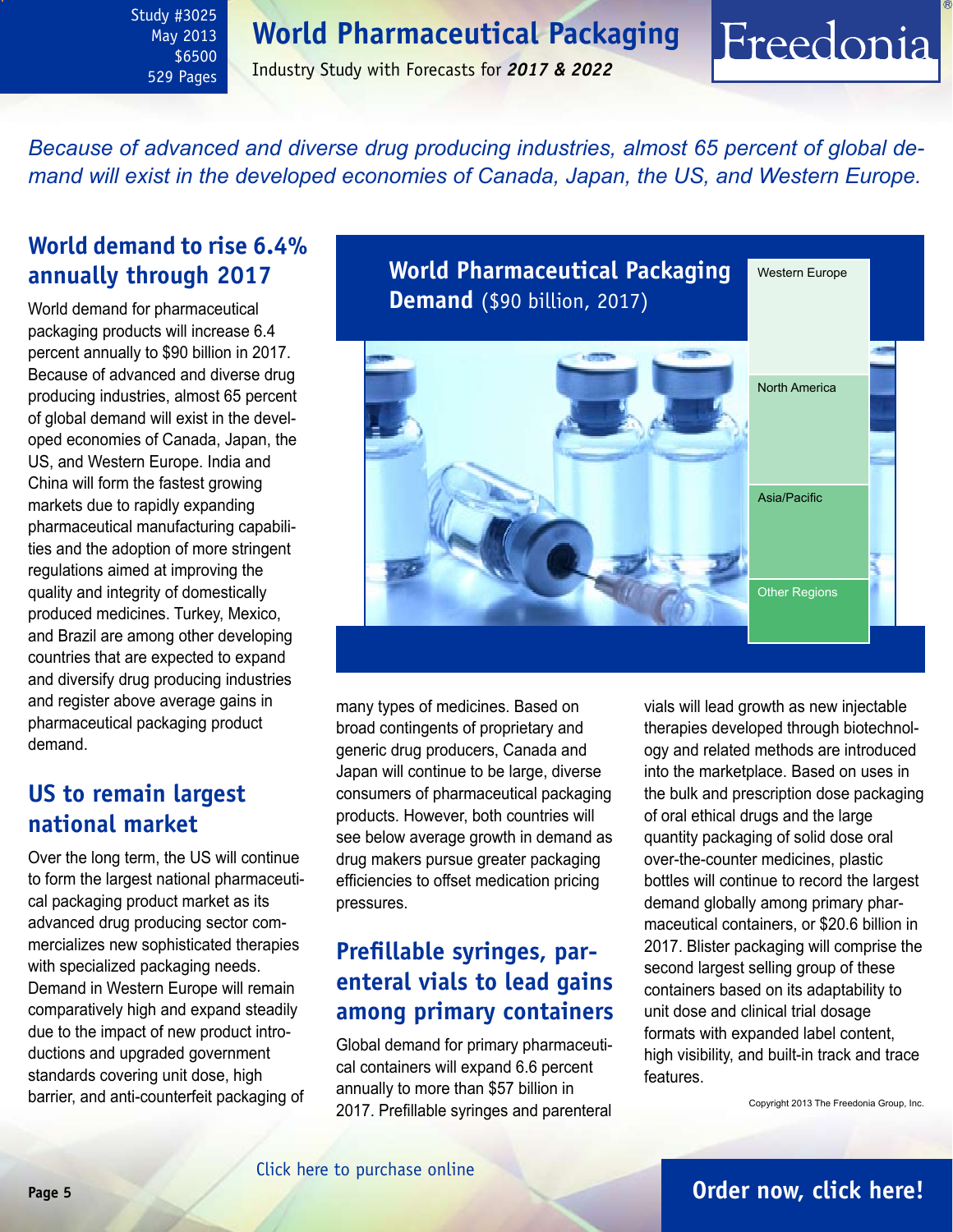## **World Pharmaceutical Packaging**

May 2013 \$6500 529 Pages

<span id="page-5-0"></span>Study #3025

Industry Study with Forecasts for *2017 & 2022*

## **Sample Text, Table & Chart**

## **TABLE V-12 SPAIN: PHARMACEUTICAL PACKAGING DEMAND BY TYPE**

Freedonia

**(million dollars)**

#### almost \$<sup>2</sup> billion in 2017, up 6.7 percent annually from 2017, up 6.7 percent annually from 2012. increasing consumption of over-the-counter and alternative medicines,  $\frac{1}{2}$ coupled  $\mathbb{S}$  **MPI** F rescription drugs by the population, while promote gains  $\frac{1}{2}$  and  $\frac{1}{2}$  are extended  $\frac{1}{2}$  of  $\frac{1}{2}$  external  $\frac{1}{2}$  external  $\frac{1}{2}$  external  $\frac{1}{2}$  external  $\frac{1}{2}$  external  $\frac{1}{2}$  external  $\frac{1}{2}$  external  $\frac{1}{$ pharmace **investment at the TEXT** ble to the new reference system will increase in the faster rise in pharmaceutical packaging  $246$  Copyright 2013 l Item 2002 2007 2012 2017 2022 Pharmaceutical Shipments (bil \$). \$ packaging/000\$ pharmaceuticals Pharmaceutical Packaging Demand Primary Containers: Plastic Bottles Blister Packaging Prefillable Syringes Parenteral Ampuls & Vials Prefillable Inhalers Pouches  $\begin{array}{ccc} 0 & 0 \\ 0 & 0 \\ 0 & 0 \\ 0 & 0 \\ 0 & 0 \\ 0 & 0 \\ 0 & 0 \\ 0 & 0 \\ 0 & 0 \\ 0 & 0 \\ 0 & 0 \\ 0 & 0 \\ 0 & 0 \\ 0 & 0 \\ 0 & 0 \\ 0 & 0 & 0 \\ 0 & 0 & 0 \\ 0 & 0 & 0 \\ 0 & 0 & 0 \\ 0 & 0 & 0 & 0 \\ 0 & 0 & 0 & 0 \\ 0 & 0 & 0 & 0 \\ 0 & 0 & 0 & 0 \\ 0 & 0 & 0 & 0 & 0 \\ 0 & 0 & 0 & 0 & 0 \\$ **Medication Tubes IV Containers** Glass Bottles & Jars Other Primary Containers Closures  $Labels$   $0$ Secondary Containers Prescription Containers Packaging Accessories % Spain Western Europe Pharm Pkg Demand 10 **sample table CHART VIII-1 WORLD PHARMACEUTICAL PACKAGING INDUSTRY MARKET SHARE BY SEGMENT (\$66 billion) SAMP** Captive Production 3 0 .0 % **2.0% 3.1%**

#### **WESTERN EUROPE**

#### **Spain: Pharmaceutical Packaging Demand**

Demand for pharmaceutical packaging products in Spain



Plastic bottles will account for the largest share of dema pharmaceutical packaging products consumed in Spain based of applications in ethical, over-the-counter, and alternative  $m_{\text{Labels}}$ and nutritional preparations. Blister packaging will continue the second largest share of primary container demand, spurre panding uses as prescription packs and over-the-counter med tainers. Among all pharmaceutical packaging sold in Spain, closures, labels, and accessories that promote safer and more drug administration and improved patient medication schedul ence will post the strongest growth opportunities. Included in will be prefillable inhalers and syringes, high barrier glass an vials, dispensing closures, and expanded content and security labels.

Prior to the tightening of prescription drug price controls. Spain had been attracting a high level of investment in its pharmaceutic

try. Since the early 2000s, Boehringer Ingelheim, Eli Lilly, I Company, Merck KGaA, Novartis, and Sanofi all initiated or major projects involving the expansion and modernization of ish production sites. In addition, leading national drug make opened a new research and development center near Barcelo to focus on commercializing biotechnology-based drugs.

**1.2% 1.4% 1.7% 1.9%**

CHART

O th e r M e rch a n t<br>S u p p l i e rs 5 8 .7 %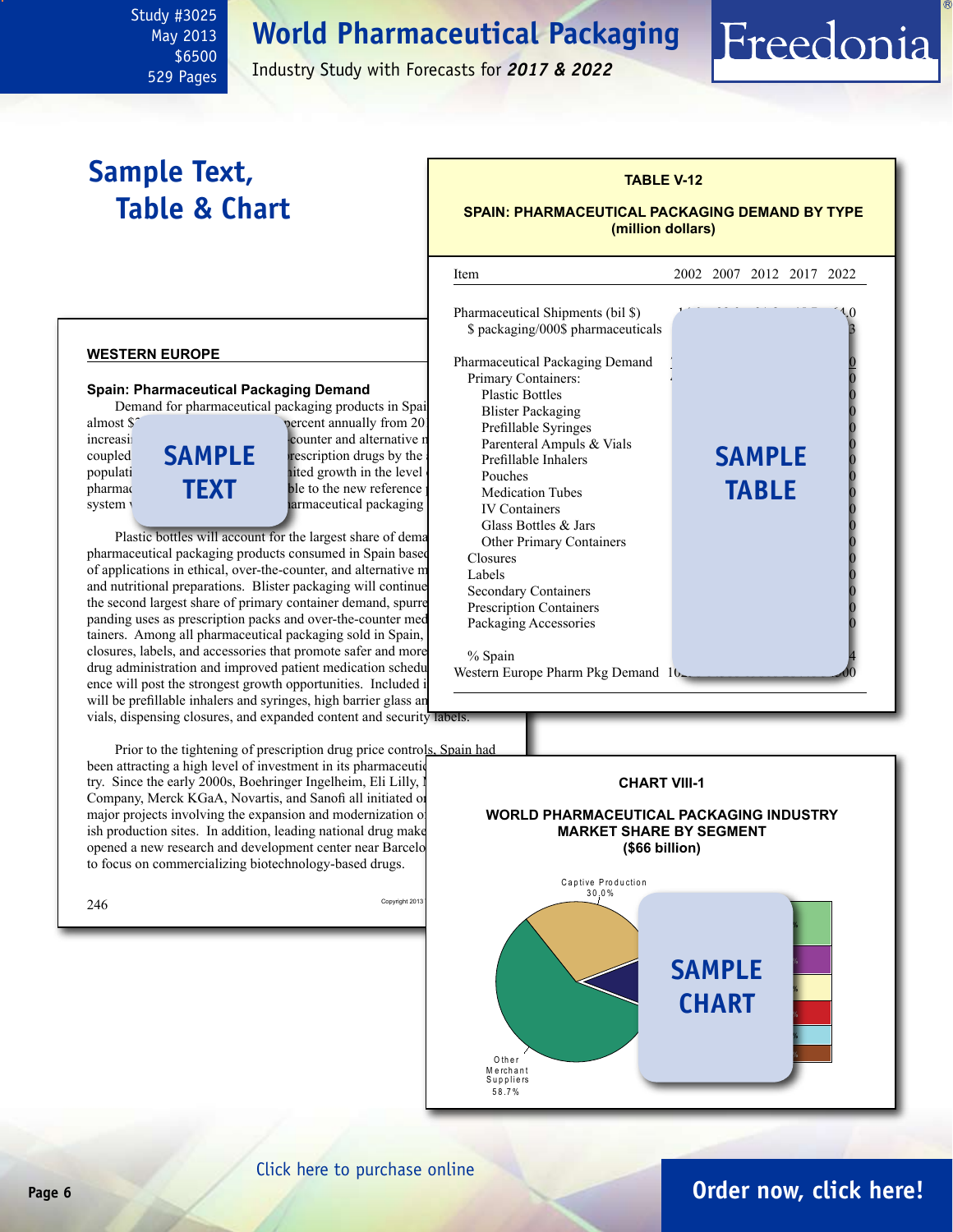## **World Pharmaceutical Packaging**

May 2013 \$6500 529 Pages

<span id="page-6-0"></span>Study #3025

Industry Study with Forecasts for *2017 & 2022*

## **Sample Profile, Table & Forecast**

#### **COMPANY PROFILES**

**Unicep Packaging Incorporated** 1702 Industrial Drive Sandpoint, ID 83864 208-265-9696 http://www.u

Annual Sales<br>Employment Employment:

 $Key$  Products **EXPLANCE Products** between pharmaceutical packaging

Unicep is a privately held company that specializes in the contract packaging of customer-supplied products. The Company's contract packaging business serves the cosmetic, medical, dental, pharmaceutical, veterinary, household, and industrial markets.

**profile**

Unicep is active in the world pharmaceutical packaging market via the provision of primary and secondary contract packaging services and related materials for over-the-counter (OTC) drugs and other pharmaceutical products in such formats as liquids, gels, lotions, and creams. The Company's primary contract pharmaceutical packaging utilizes unit dose vials and pouches. Unit dose packaging is made via blowfill-seal processes for packaging pharmaceuticals for oral health care and other applications. Examples of unit dose packaging products are TWIST-TIP vials composed of medium density polyethylene (MDPE), high density polyethylene, and polypropylene; MICRODOSE vials produced from low density polyethylene and MDPE; and DUALDOSE modified packages, which are suitable for OTC drugs and other products, and are designed to keep two different substances separate until the point of use. The Company produces form-fill-seal pouches from heat-sealable papers, films, coextruded materials, and laminates for

Copyright 2013 The Freedonia Group, Inc.  $513$ 



"... billion in 2017, above the West European average. Hospital care, physicians' services, and medication will continue to absorb 80 percent of spending as regional health authorities focus on extending the accessibility and availability of basic health care. Expenditures for nursing home care, home health care, dental procedures, and specialty outpatient services will remain below average by West European standards, with most activities in these areas financed by private sources." --Section V, pg. 283

Freedonia

## **Page 7 [Order now, click here!](#page-7-0)**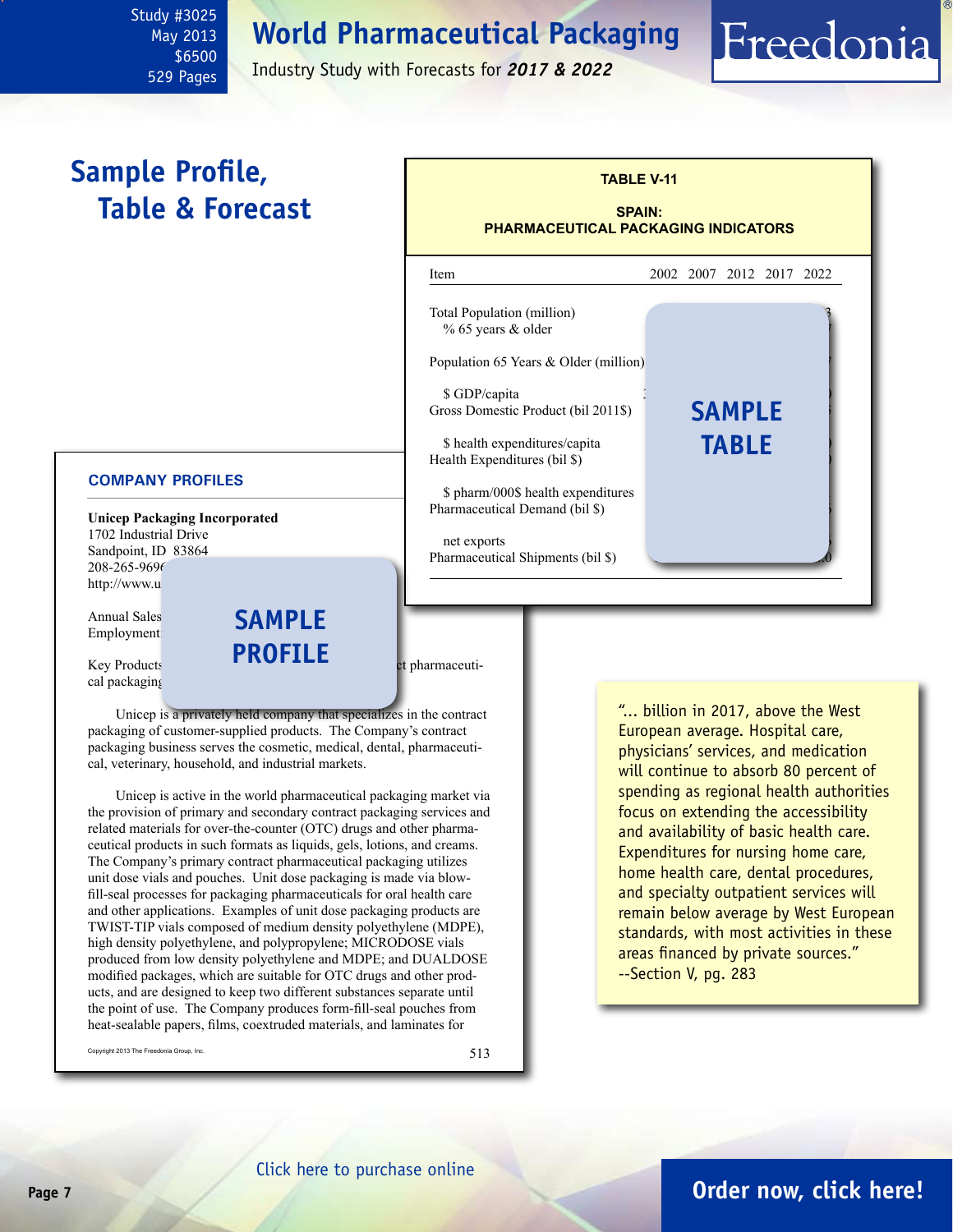## <span id="page-7-0"></span>**ORDER INFORMATION**

**Five Convenient Ways to Order**

INDUSTRY MARKET RESEARCH FOR BUSINESS LEADERS, STRATEGISTS, DECISION MAKERS

# Freedonia

**ONLINE: [www.freedoniagroup.com](http://www.freedoniagroup.com/DocumentDetails.aspx?Referrerid=FM-Bro&StudyID=3025)**

**MAIL: Print out and complete the order form and send to The Freedonia Group (see address at the bottom of this form)**

**PHONE: Call toll free, 800.927.5900 (US) or +1 440.684.9600**

**FAX: +1 440.646.0484 (US)**

**EMAIL: [info@freedoniagroup.com](mailto:info@freedoniagroup.com)**

#### **Free Handling & Shipping**

**There is NO charge for handling or UPS shipping in the US. Expect delivery in 3 to 5 business days. Outside the US, Freedonia provides free airmail service. Express delivery is available at cost.**

#### **Orders Outside of the US**

**Checks must be made payable in US funds, drawn against a US bank and mailed directly to The Freedonia Group. For wire transfers please contact our customer service department at info@ freedoniagroup.com. Credit cards accepted.**

#### **Credit Card Orders**

**For convenience, Freedonia accepts American Express, MasterCard or Visa. Credit card purchases must include account number, expiration date and authorized signature.**

#### **Save 15%**

**If you order three (3) different titles at the same time, you can receive a 15% discount. If your order is accompanied by a check or wire transfer, you may take a 5% cash discount (discounts do not apply to Corporate Use Licenses).**

#### **Corporate Use License**

**Now every decision maker in your organization can act on the key intelligence found in all Freedonia studies. For an additional \$2600, companies receive unlimited use of an electronic version (PDF) of the study. Place it on your intranet, e-mail it to coworkers around the world, or print it as many times as you like,** 

#### [Click here to learn more about](http://www.freedoniagroup.com/pdf/FreedoniaCULBro.pdf)  [the Corporate Use License](http://www.freedoniagroup.com/pdf/FreedoniaCULBro.pdf)

| <b>ORDER FORM</b><br><b>F-WEB.3025</b>                                                                                                                |                                                                                                                       |
|-------------------------------------------------------------------------------------------------------------------------------------------------------|-----------------------------------------------------------------------------------------------------------------------|
|                                                                                                                                                       |                                                                                                                       |
| World Pharmaceutical Packaging \$6500                                                                                                                 |                                                                                                                       |
|                                                                                                                                                       |                                                                                                                       |
| $+ $2600$<br>Corporate Use License (add to study price) *<br>П                                                                                        |                                                                                                                       |
| Additional Print Copies @ \$600 each *                                                                                                                |                                                                                                                       |
| Total (including selected option) \$                                                                                                                  |                                                                                                                       |
| □ Enclosed is my check (5% discount) drawn on a US bank and payable to<br>The Freedonia Group, Inc., in US funds (Ohio residents add 7.75% sales tax) | Street <u>No. PO Box please</u>                                                                                       |
|                                                                                                                                                       |                                                                                                                       |
| □ Bill my company □ American Express □ MasterCard □ Visa                                                                                              |                                                                                                                       |
| MМ<br>YY                                                                                                                                              |                                                                                                                       |
|                                                                                                                                                       |                                                                                                                       |
| Credit Card #<br><b>Expiration Date</b>                                                                                                               |                                                                                                                       |
|                                                                                                                                                       |                                                                                                                       |
|                                                                                                                                                       |                                                                                                                       |
|                                                                                                                                                       | <b>Email Exercise Service Service Service Service Service Service Service Service Service Service Service Service</b> |
|                                                                                                                                                       |                                                                                                                       |

**\* Please check appropriate option and sign below to order an electronic version of the study.**

#### **Corporate Use License Agreement**

**The above captioned study may be stored on the company's intranet or shared directory, available to company employees. Copies of the study may be made, but the undersigned represents that distribution of the study will be limited to employees of the company.**

#### **Individual Use License Agreement**

**The undersigned hereby represents that the above captioned study will be used by only \_\_\_ individual(s) who are employees of the company and that the study will not be loaded on a network for multiple users. In the event that usage of the study changes, the Company will promptly notify Freedonia of such change and will pay to Freedonia the appropriate fee based on Freedonia's standard fee schedule then in effect. Note: Entire company corporate use license, add \$2600; one additional user, add \$600; two additional users, add \$1200; three additional users, add \$1800.**

**Signature Signature**

**The Freedonia Group, Inc. 767 Beta Drive • Cleveland, OH • 44143-2326 • USA • [Web site: www.freedoniagroup.com](http://www.freedoniagroup.com/Home.aspx?ReferrerId=FM-Bro) Tel US: 800.927.5900 or +1 440.684.9600 • Fax: +1 440.646.0484 • [e-mail: info@freedoniagroup.com](mailto:info@freedoniagroup.com)**